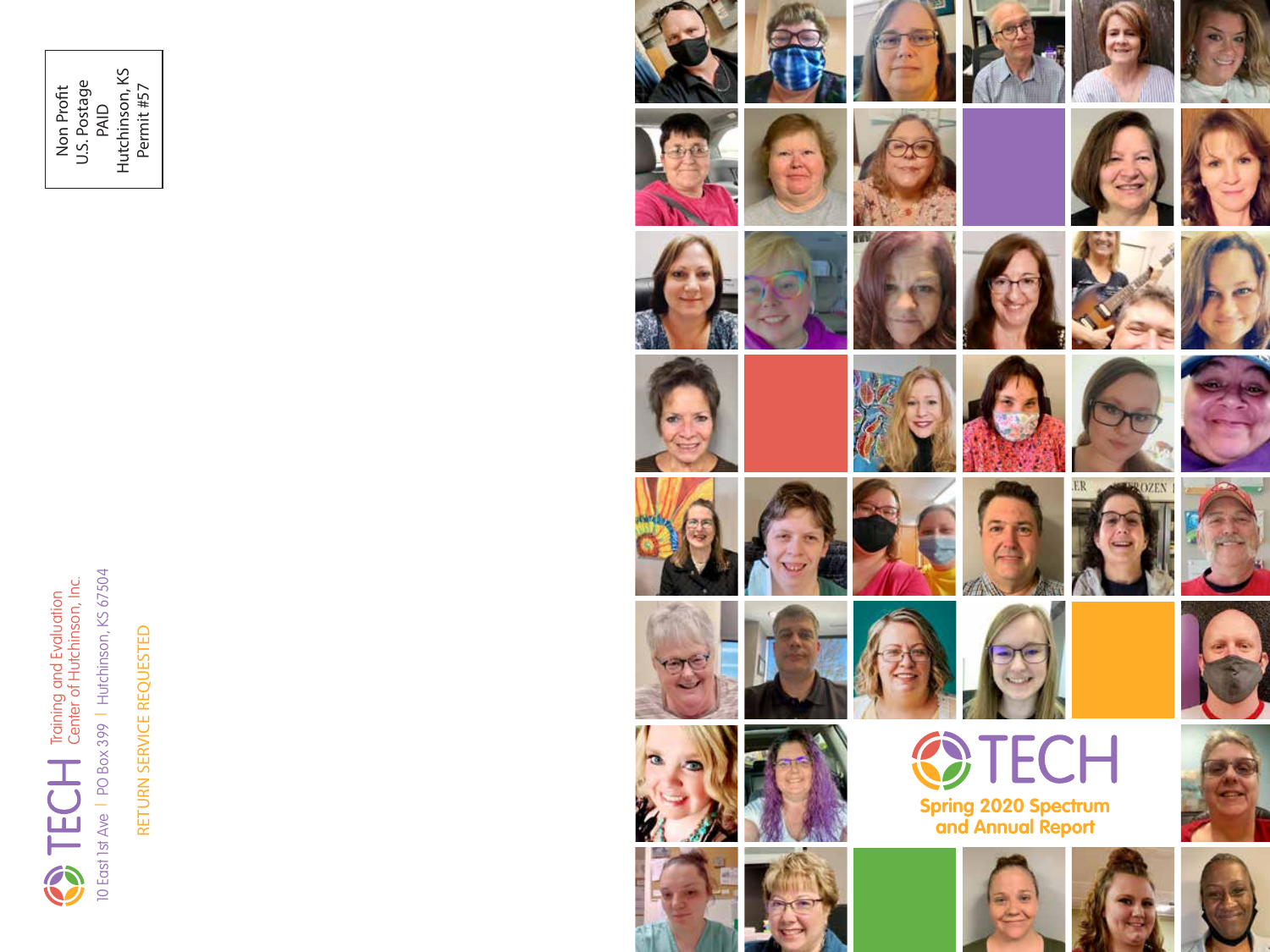# **66 Our TECH staff are truly the** unsung heroes, and I am forever grateful for their dedication to TECH's mission.





#### Dear Friends,

2020 was a year that tried everyone. Families had to learn how to adapt to a new work and school life, businesses had to figure out how to stay open amidst some of the most challenging times and communities had to find a way to come together despite differing views. While we never anticipated the year looking like it did, our people – TECH staff and the people we serve – not only survived but thrived during some of the most difficult times of our organization's long-standing history.

From the beginning of the pandemic, our focus here at TECH was simple; to keep the people we serve and our valued employees safe in order to continue providing the highest level of service to those we are committed to serving. While our services looked different than what we were used to, the passion to fulfill our mission remained the same.

In early 2020, COVID-19 seemed like just a topic of conversation, but we quickly realized that this was very real and would dominate much of our time for the foreseeable future. We knew that we needed to prepare for the worst while hoping for the best. On March 23rd, 2020, our executive team, with guidance from the Reno County Health Department, made the decision to shut down day services and have our residents' shelter in place at their homes. This was no easy task and took hundreds of hours of planning, coordination, and execution by our team. I could recount numerous stories of our Direct Support Professionals who stepped up and were willing to work in high stress and sometimes, high risk environments, without hesitation. I am still in awe of the dedication and commitment we saw from our staff.

As I reflect on 2020, I think I am most proud of the TECH Team. Our staff showed resilience, carried heavy responsibility, provided resolve for those we serve and found ways to support each other during unprecedented times. While I hope that we never have to experience a pandemic like COVID-19 again, I can say with certainty that I feel confident in our team's ability to come together and provide unwavering support and services for those we serve, as well as a safe place to be. Our TECH staff are truly the unsung heroes, and I am forever grateful for their dedication to TECH's mission.

Inside this annual report, you will find a timeline of our responsiveness to the COVID-19 pandemic, which highlights our teams' swift actions to put our COVID policies and procedures in place to keep those we serve and employ safe and healthy. We have also included stories from TECH Direct Support Professionals that will give you a glimpse into their lives over the last year. As you read their stories, I hope you appreciate their passion and dedication as much as I do.

Sincerely,

Brenda Maxey President/CEO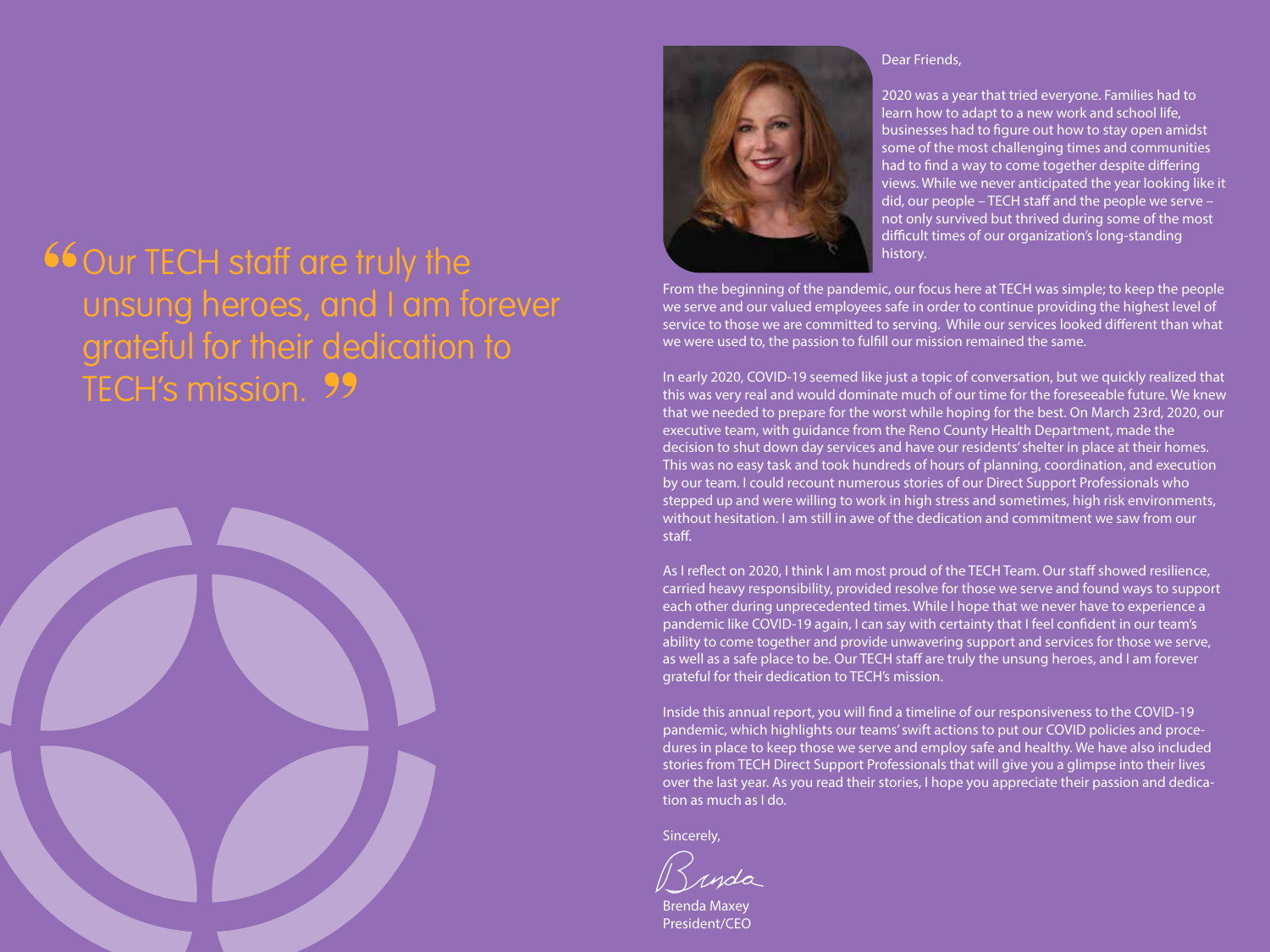# **By the Numbers**

- **78.25% | Federal and State**
- **6.63% | Program Services**
- **6.25% | Reno County Mill Levy**
- **7.27% | Fundraising and Donations**
- **.41% | Transportation**
- **1.19% | Other**



- **44.46% | Residential Services**
- **19.68% | Employment Services**
- **18.55% | Administration**  $\bullet$

**INCOME**

- **4.24% | Maintenance &**   $\bullet$ **Transportation**
- **4.33% | Case Management**  $\bullet$
- **4.14% | CDDO**
- **2.10% | Community Relations**  $\bullet$
- **2.50% | Depreciation**

# 117

**Day Services**  Total People Served

# 191

**Service Coordination** Total People Served

81

П п

п П

п

**Residential Services**  Total People Served

**WORK Independent Living Counselor** Total People Served 8

## **Ages of People Served**

| $0 - 10$   $\hat{\mathbb{T}}$ $\hat{\mathbb{T}}$ |  |  |  |  |  |  |  |  |  |  |
|--------------------------------------------------|--|--|--|--|--|--|--|--|--|--|
|                                                  |  |  |  |  |  |  |  |  |  |  |
|                                                  |  |  |  |  |  |  |  |  |  |  |
|                                                  |  |  |  |  |  |  |  |  |  |  |
|                                                  |  |  |  |  |  |  |  |  |  |  |
|                                                  |  |  |  |  |  |  |  |  |  |  |
|                                                  |  |  |  |  |  |  |  |  |  |  |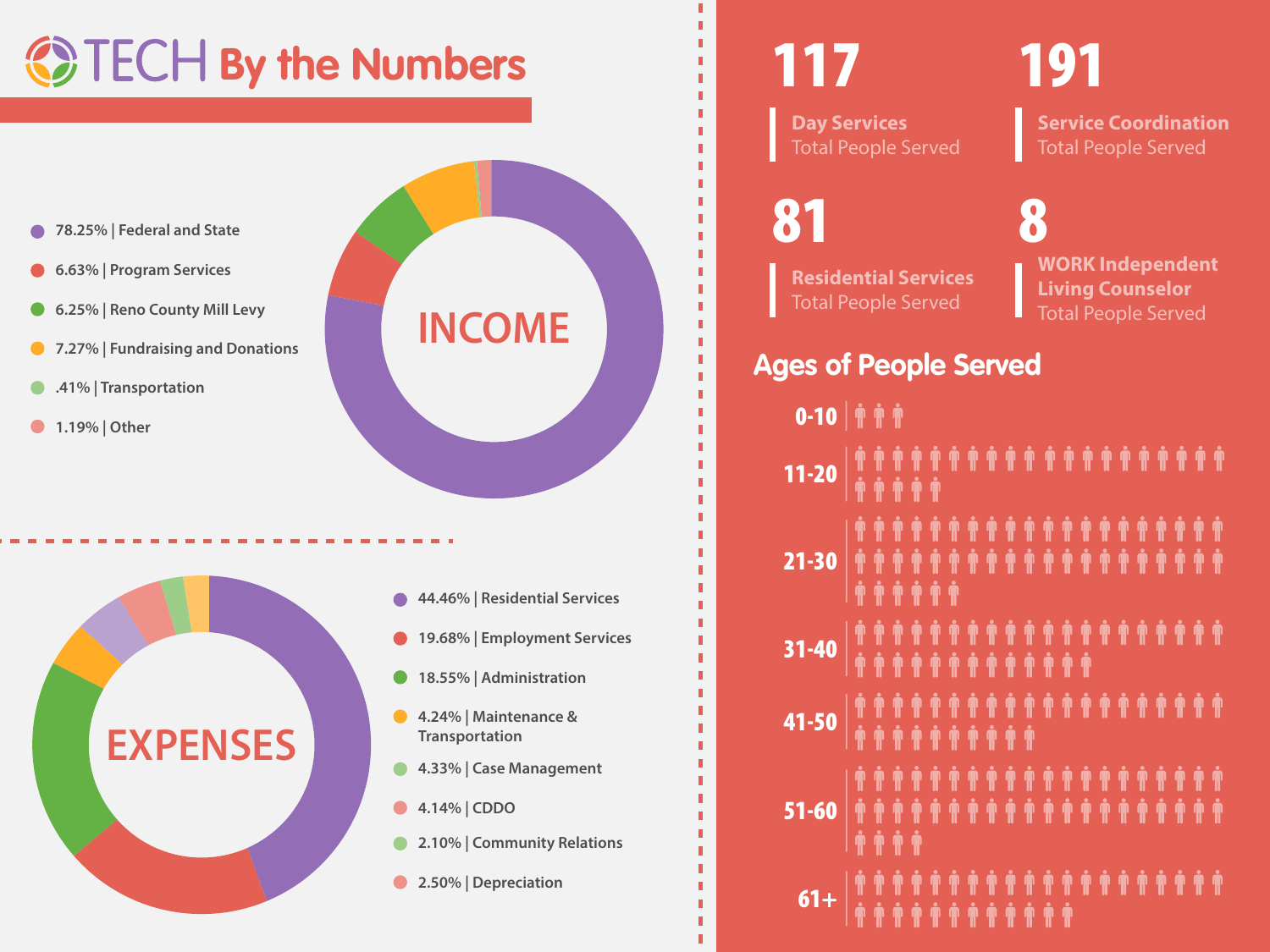# **Leading the Way During Uncertainty**

In normal circumstances, working in the healthcare and social services industry can present unique challenges that require quick thinking and adaptability. This past year, COVID-19 made it especially difficult for leaders at TECH to determine the best possible way to provide services under the given healthcare and community restrictions.

Aurie Wornkey, Vice-President of Supports and Services and Aly Spradling, Director of Human Resources were front and center

when it came to guiding policy and procedure for the people served by TECH and our staff. As COVID-19 became more than a topic of conversation, the TECH Executive Team found themselves meeting weekly and sometimes, even daily, to navigate the challenges that the pandemic was causing the organization to face.

"We tried to keep people as safe as possible," says Wornkey. "We purchased large amounts of PPE, limited exposure by rethinking how we interacted in the community and paused movement between houses and day services at TECH." While it was difficult for both people served by TECH

and TECH staff to fully grasp the necessity of the restrictions, most people understood our goal of keeping everyone safe and healthy.

As the spread of COVID began making its way through our community, staff members and their families were feeling the effects of COVID at home. "This navigation had to be one of the hardest. School and daycares were closing, yet we needed staff to show up to support the needs of the people we serve daily," says Spradling. During the summer to early fall, TECH hunkered down, tightened every last protocol we could, provided educational materials and communications, as well as worked with health care providers and the Reno County Health Department to define best practices when dealing with staff who had tested positive or had a known exposure. The days were long, but working as a team to set high standards and maintain such standards, we got through it.

TECH employees sat on steering committees, participated in think tanks and offered any insight possible for the overall purpose of sharing information and being better equipped to mitigate as much risk as possible.

Wornkey said, "I'm most proud of how the people we serve managed the change and our staff for rising up coming to work, knowing full well that there were risks."



#### **January 2020**

COVID-19 hits the US and the rest of the world.

#### **February 2020**

COVID-19 becomes part of daily discussions, but the world is still learning how the virus transfers and affects humans.

### **March 11, 2020**

The World Health Organization declares COVID-19 as a Pandemic.

#### **April 2020**

Reno County announces county-wide stay at home order. TECH is deemed an essential business and we are able to continue providing services.

#### **May 2020**

The "look" of COVID-19 virus has changed. Shortnes of breath, dry-cough, and fever are now not the only symptoms of COVID. CDC adds other flu-like symptoms to the list.

#### **June - September 2020**

COVID has hit home. TECH hunkered down, tightened every last protocol that we could, educated and worked with healthcare providers/RCHD to define best practices for dealing with COVID.

#### **November 2020** A surge of Active Positive Cases and the COVID death toll show an uptick.

November 6 - TECH closes Day Services again. Communication is increased about wearing masks.

#### **March 17, 2020**

Day services reduced to allowing only nonresidential individuals – residential staff to remain at our group homes - vendors are reduced to "as needed"

### **March 23, 2020**

All offices close to the public. TECH mandates that all employees wear a mask.

#### **April 2020**

TECH implements Telemed appointments for those served. TECH also engages Reno County Health Department to ensure cohesivness between federal, state, and local policies.

## **June 2020**

Several client related events are canceled.

#### **October 2020**

The buzz of a vaccine starts to spread. Reno County opens several testing clinics.

Special pay is offered to locations that are caring for individuals with COVID. TECH reopens day services.

TECH has it's first positive COVID-19 case.

### **December 2020**

The holiday bustle looked a bit different as Santa left treats on door steps and didn't accept hugs but TECH did what we could to boost spirits.

The first shipments of COVID vaccines were sent out to the United States.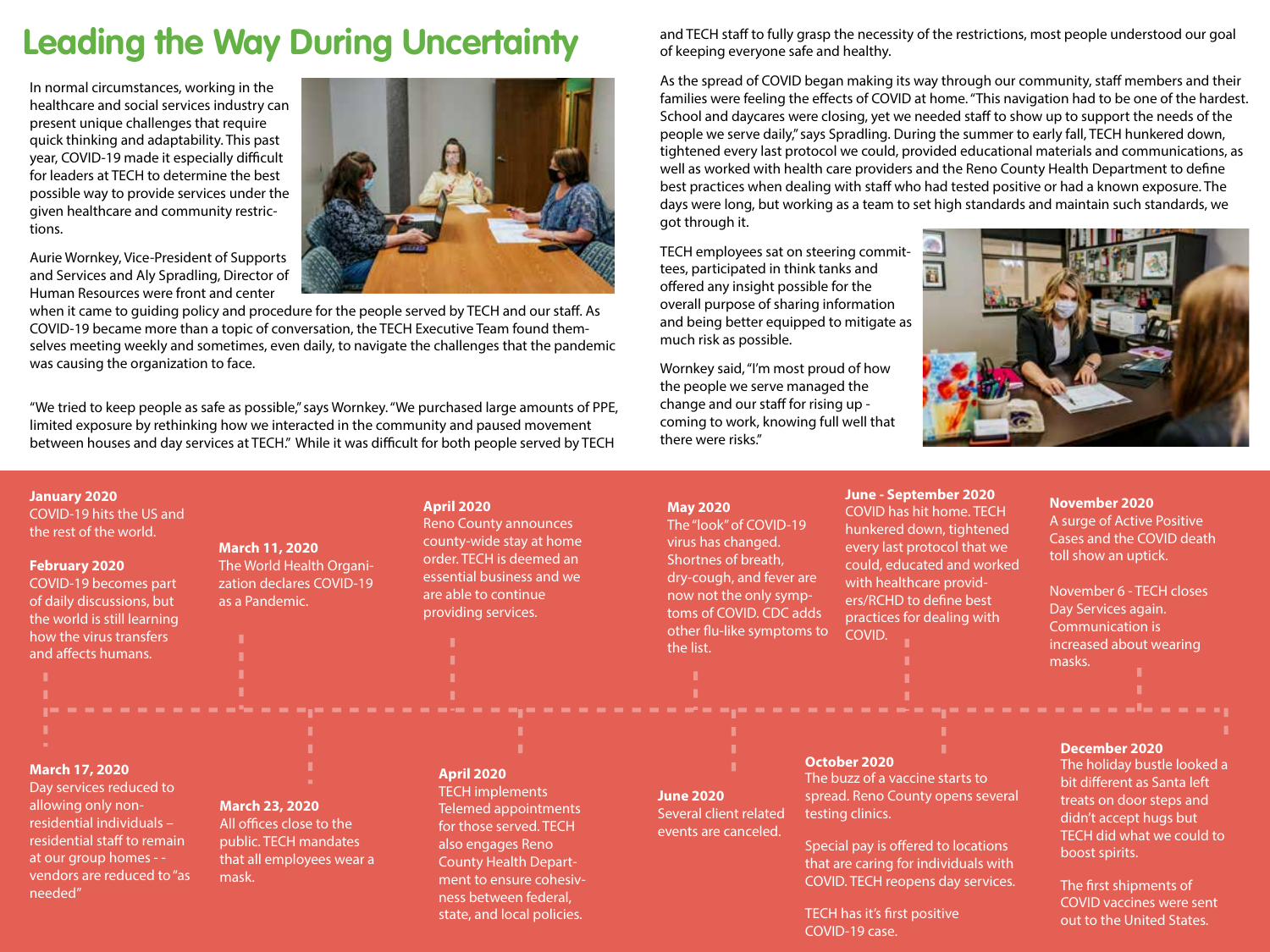

Adapting isn't always easy but became a way of life for Desiree Antle, Team Lead at the 12th street Residential House for TFCH. As staff and those served by the agency started to realize the grim reality of COVID and how it would impact day to day activities, Desiree and others in the house had to quickly learn to adapt to the ever changing world around them.

"It was a struggle to explain to the people we serve what was going on. They had a hard time understanding that we were taking precautions and staying in for their safety, not to limit them," says Antle. When COVID hit in early 2020, the leadership at TECH worked fast and furious to develop a plan to keep both the people served by TECH and staff safe. One of the first steps in the plan was to have residen-

tial housing 'shelter in place' in an effort to limit exposure.

Antle, who was promoted to a Team Leader mid-pandemic, focused on following TECH protocols to keep everyone safe. This included wearing masks, using hand sanitizer, and checking temperatures regularly.

"I have a son who has an immune deficiency disorder, and I was working with staff and people we serve who had COVID. I didn't want to take COVID home to him so I'm grateful that the protocol such as wearing masks worked," says Antle.

While Desiree's house had people served contract COVID, they looked at ways they could limit the spread. "We were able to keep two people from getting sick by making changes to how we had our meals," says Antle. What may seem like a small change to anyone from the outside looking in, made all the difference in the world for residents at the 12th Street House. "Everyone ate breakfast as they woke up in the morning but during lunch and dinner, we spaced clients out, sanitized, and set up additional seating areas."

When people in the house found themselves frustrated with being cooped up, Antle got creative! They played cornhole, found activities to do outside, and played 'Garbage' – a card game that was not only highly entertaining for the group but also helped with cognitive skills. They also called on help from the Adult Life Skills team who were doing some adapting of their own.

The ALS program traditionally is a day service program that people served would attend daily and return home in the afternoon. As part of the shutdown, the ALS program was closed and TECH worked furiously to figure out ways to utilize the ALS and continue providing some of the same services, just delivering in a different manner. "The ALS was awesome," says Desiree. "They came to the house and jumped

> right in, bringing games, putting together fun parties, taking folks for bus drives and helping to get us out of the house, in a safe manner, as much as possible. We celebrated Christmas and Birthdays every chance we had. This helped keep the spirits up!"

While adapting was challenging at times,

Desiree was quick to reflect on the growth she witnessed in the last year. "The teamwork between staff at the ALS and our house is something I'm really proud of.

We didn't really have a lot of interaction before, but they were there to help and spend time in our house. They jumped right in, even helping with laundry," jokes Antle. "I'm really proud of how the clients handled the challenges that we were faced with. Even though they were frustrated at times, they each have grown immensely from this experience." She went on to say, "It's been a long year. I can't believe it has only been a year – it seems like a lot longer. I never thought I would say I had fun during COVID, but I really did."

"I'm really proud of how the clients handled the challenges that we were faced with."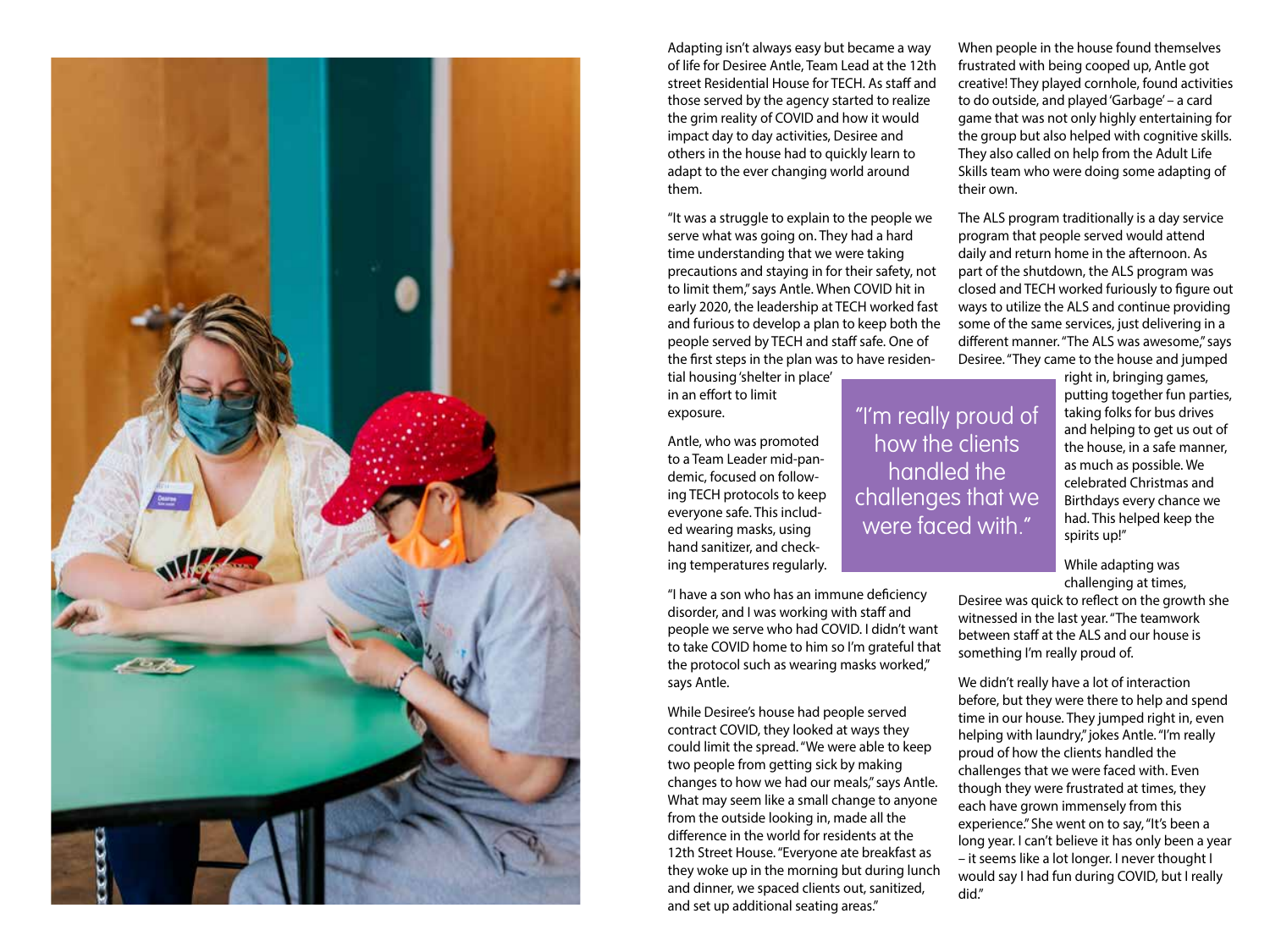## **One Day at a Time**

As a Direct Support Professional, hugs are a favorite part of the job. They are one of the things that Michelle Doan, DSP for TECH, looks forward to daily. When COVID-19 started to escalate in early 2020 and TECH began implementing policies to help keep people served and the staff safe, one of the hardest adjustments was not being able to give or receive hugs in the houses. "Learning how to not be in each other's space and no longer giving hugs, but fist bumps only, was one of the hardest things in our house," says Michelle.

In March 2020, TECH made the decision to have the residents and staff at each home 'shelter in place' as a precautionary measure. "I was nervous," says Michelle. "I had a daughter that I pulled out of school due to heart problems and while I feared COVID and the possibility of taking it home to my daughter, I was also scared of the thought of not being able to see the clients that I had bonded with. I wanted to be able to check in on them, see them and make sure they were alright." Michelle was one of the many front-line heroes of TECH that stepped up and agreed to work at a residential house that had been exposed to COVID, which came with its own set of challenges.

"We had to be diligent about keeping those who were exposed to and/or infected with COVID separated from those who hadn't had COVID," says Michelle. This may sound like an easy task but as one of the few and sometimes only person working in the house, it was difficult at times. Michelle frequently had to come up with activities to stay busy, to stay separated, scheduling mealtime in shifts that started as early as 10:00AM and having to find ways to be social from a distance. They painted, did arts and crafts, went outside as much as possible, played a lot of games and watched as many scary movies (a house favorite) that they could fit in! If someone had an idea -Michelle tried it!

Even though it was challenging at times, Michelle looks back on the last year and realizes there are a lot of positives that came out of their time in quarantine. "Our house has bonded and become so much closer because of our time cooped up together. I feel like everyone here is part of my family," said Michelle.

While Michelle worked in a COVID exposed house, she said she was amazed that she never actually got COVID as it had been through the house a few times. "I am now more aware of my surroundings," says Michelle. She jokes, "I am sort of a germ freak now." While she hopes that the house does not have to experience the 'shelter in place' like they did previously, she is grateful for her time at Landon and all of the steps that TECH took to keep both the people served and staff as safe as possible during a time of great uncertainty. "We had a good team of people working together and our priority was being here for the clients. I made a lot of good friends during my time here."

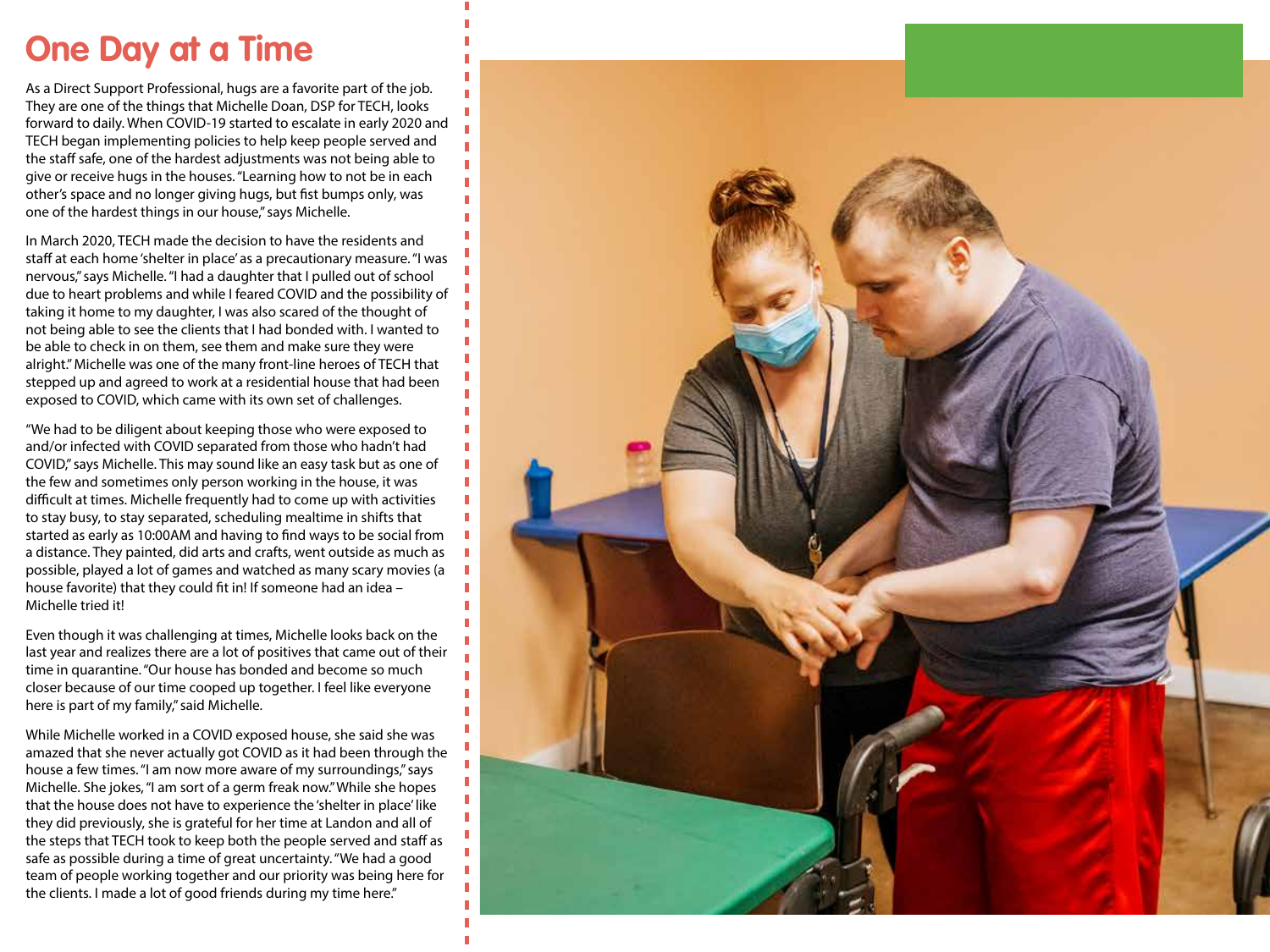

**"What job lets you have wild crazy hair, nails and outfits, and instead of being judged - loving you?"**

From her crazy socks to her brightly colored hair, Carie Arheart, Direct Support Professional for TECH, is all about having fun! While COVID-19 has at times been a struggle for her, she says, she has worked hard to keep the spirits of the people served by TECH and herself up during the last year. "I clearly remember that we shut down on Saint Patrick's Day because I wore one of my crazy outfits for the holiday and I was sad because only 12th Street got to see it," says Arheart. For the DSP team and clients, it was hard to go from seeing each other around town, at other houses and in the community to being confined at one location during the pandemic. Arheart and the other staff had to work hard to keep the spirits up.

She would frequently find ways to get everyone out of the house, safely, taking van rides around town and stopping at the park to feed the ducks. While everyone enjoyed this, their favorite activity was driving by the fire station that her husband worked at. "He is a driver for the fire department and if he was on duty, we would drive by and he would flash the lights on the truck. My son is also a firefighter and would always come out and wave if we were making rounds by his station," said Arheart.

Fire trucks are hard to beat but Carrie would keep it fun with her 'Crazy Carie Outts' and

'Crazy Carie Actions.' She would make paper towel hats, let clients scare her throughout the day and crack jokes to keep people laughing. Many days were spent playing board games and talking. Carie said that she saw the communication and listening skills grow immensely within the house during their time together.

Carie and the rest of the TECH team had to work diligently to keep everyone safe during the pandemic. "They (TECH) took drastic measures before ordered by the governor. We shut down about two weeks prior to the state ordered shut down and I think that helped nip it right away," says Carie. Even in challenging times, TECH staff and those served rose to the occasion. Carie said she is proud of how the clients handled the situation. There were times they were upset and frustrated, but she simply reassured them that everyone was working hard to keep them safe.

As she looks back on the last year, Carie said she is ready to move past COVID but is thankful for her job at TECH during that time, especially when many others were out of work. She said, "What job lets you have wild crazy hair, nails, and outfits and instead of being judged - loving you?"